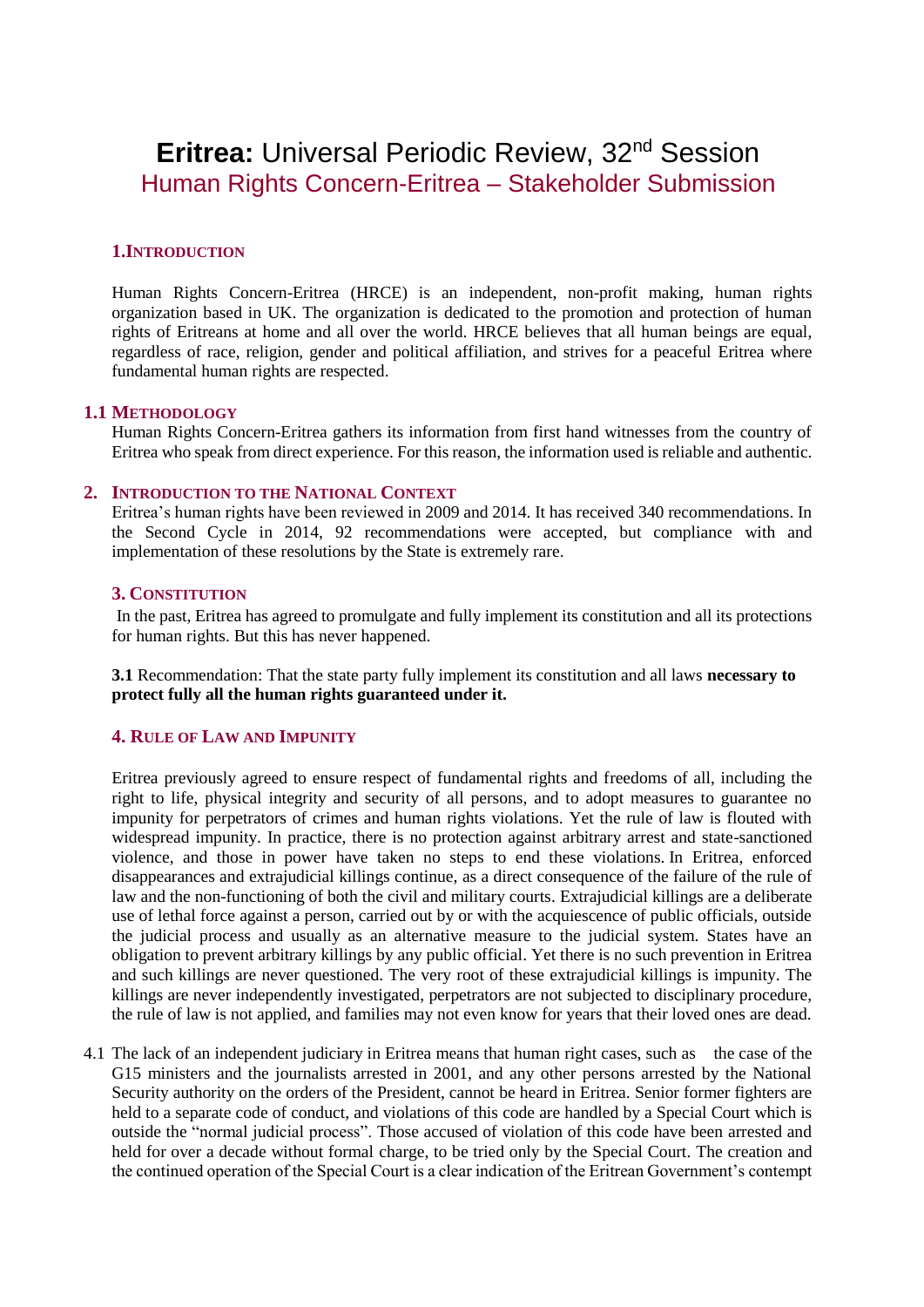for the rule of law. HRC-E believes that any rule of law cannot exist without an independent Judiciary, and the existence of the Special Court is incompatible with any independent system of justice.

4.2 **Recommendations: (i) That the State party abolish the Special Court, and that an independent Supreme Court and Judicial Services Commission be established. (ii) That the criminal and civil law courts be given total independence from the government and executive. (iii) That all appointments to the Judiciary be made by the Commission which is totally independent of the executive branch of government. (iv) That all deaths be investigated by a body independent of the state authorities, and that those responsible for each death be prosecuted and punished.**

# **5. CIVIL AND POLITICAL RIGHTS**

Eritrea has agreed to recommendations to comply in law and practice with the requirements of the International Covenant on Civil and Political Rights (ICCPR), and to enhance and implement laws to promote, protect and guarantee such rights. But no progress has been evident in implementing its requirements. Article 9 of the ICCPR places firm limits on arbitrary arrest and detention and obliges signatories to ensure that those arrested are "informed" of the "charges against them" and "brought" promptly before a judge", and are "entitled to a trial within a reasonable time or to release". Eritrea has signally failed to institute and maintain any of these vital procedures.

One of the fundamental rights enshrined in Article 12 of this Covenant, guarantees the "right to liberty of movement" and the freedom "to leave any country, including his own". Eritrea denies this right and freedom to its citizens, and is one of the few countries which impose severe restrictions on citizens' departure from the country. The UN Commission of Inquiry concludes that the intended objective of this policy is "to control the population and enforce compliance with obligatory national service." Even more reprehensible are the means used to enforce it. The "shoot-to-kill" commands to border guards violate many human rights principles any humane and civilised society would observe. Human Rights Concern-Eritrea has interviewed many Eritreans who have escaped across the borders. Four of those interviewed were shot and seriously injured (one lost an eye). These interviewees actually saw the bodies of those who had been killed as they were trying to cross. Such eyewitness evidence of the "shoot-to-kill" policy at Eritrea's borders cannot be denied. But equally unacceptable are the arrest, enforced repatriation, and punitive detention of would-be emigrants as criminals, as well as the reported torture of a number of them, punishments being used as a deterrent to others who might seek to leave their country. The Commission of Inquiry states categorically that "the right to freedom of movement, which includes the right to leave one's own country... is binding on Eritrea under article 12 of International Covenant on Civil and Political Rights .... This right is considered to be an indispensable condition for the free development of a person. There should be no restrictions to the right to freedom of movement..."

**5.1 Recommendations: (i)That the state party fully implement all the Articles of the International Covenant on Civil and Political Rights. (ii)That the State party guarantee in legislation and in practice that no citizen be arrested without charge, that all detainees be informed of the charges against them and be brought to trial within a period of 3 months, or released. (iii)That lethal force endangering their lives not be used against those attempting to leave the country of Eritrea, and no person be detained or tortured for exercising this right.**

## **6. FREEDOMS WITHIN SOCIETY**

Eritrea has accepted recommendations to investigate the harm committed against journalists and human rights defenders and to prosecute the perpetrators. The state has also accepted the need to guarantee the rights of freedom of expression and opinion, as well as the right to peaceful assembly. But such rights exist only in theory.

Eritrea is a one-party state, has a single TV station, one government-owned newspaper and one Radio station. Because of arrests and repression, no Eritrean can own any form of media outlet. Freedom of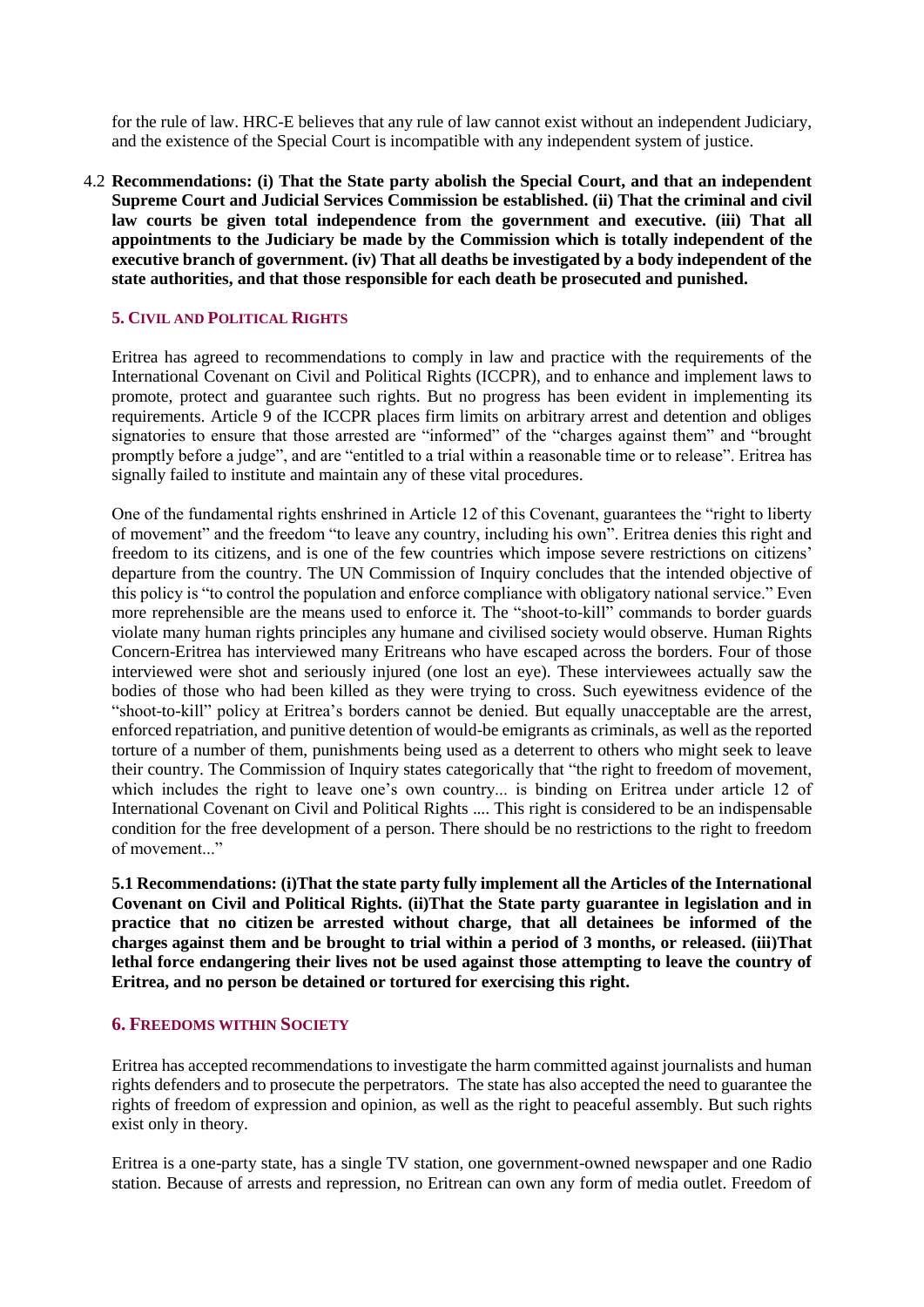speech, freedom of association, freedom of movement and other forms of democratic liberties are totally forbidden in the country.

Arbitrary arrests are widespread and frequent in Eritrea. Such arrests often take place as a punishment for the legitimate and peaceful exercise of fundamental human rights, such as exercising the right to freedom of opinion and expression, freedom of association and assembly. Continued arbitrary arrests, enforced disappearances, and extrajudicial killings are typical of the methods used by the current Eritrean authorities.

**6.1 Recommendations: (i)That State Party ensure that freedom of expression and opinion be fully guaranteed by law, and all arrests under media laws be subject to review by an independent judiciary which has the power to order the release any detainee, whatever the charge or whichever the authority ordering detention. (ii)That a body independent of the executive government have charge of the law on matters of communication and media, in order to guarantee full freedom of expression to all journalists, editors and political representatives.**

## **7. HUMAN RIGHTS LEGISLATION AND PROTECTION**

The state of Eritrea has agreed to recommendations to reform its legislation regarding right to freedom of conscience and religion, to guarantee freedom of belief, and to protect religious communities from prosecution.

In 2002 the Minister of Information issued a decree requiring all religious groups except the Eritrean Orthodox, the Muslims, and the Roman Catholics and the Lutheran church, to cease all religious activities pending registration. Some of the Churches closed were long-established, such as the Adventists, Baptist Kale Heywet, the Mennonite Meserete Krestos and the Evangelical Faith Mission Church. Since 2002, the banned Churches have been ruthlessly persecuted both among the military as well as among civilians. The persecution extends everywhere, as the National Security preventing members of banned churches from holding religious activities within their private homes. Members of unregistered religious groups are dealt with by the National Security apparatus and are arbitrarily arrested, detained, become subject to torture and extrajudicial killings. It is certain that at least 400 Christians are currently held in detention, but some estimates put the number as high as 2,000.

Abune Antonios has been Patriarch of the Orthodox church since 2004. He resisted the growing interference of government in religious affairs. His strong opposition to the excommunication of three thousand members of the Medhane Alem Orthodox Sunday School movement, as well as his demands that the government should release imprisoned Christians accused of treason, are considered to be the reasons for his persecution by the Eritrean government. The government installed Bishop Dioscoros of Mendefera in his place in May 2007, but his installation was not recognised by other churches, and he has since died. Abune Antonios was forced to move out of his office and has since been detained by government officials under house arrest at an undisclosed location in Asmara.

Since 2005, more than 1500 Orthodox priests and deacons have been forced to serve in the military. A large number of Orthodox Churches in rural Eritrea have closed due to the shortage of clergy. The government is presently forcing all Orthodox deacons and priests below the age of fifty years to serve in the military without any time limit, thus depriving the church of its clergy.

The government's recent attempts to close the Al Diaa Islamic School have antagonized the Muslim Community, especially after the death in detention in March 2018 of 94-year-old Mr Hajji Musa, who had outspokenly criticised the government's attempts to close the school. Following his arrest, there was a [student demonstration](http://hrc-eritrea.org/gunfire-in-the-center-of-asmara-casualties-unknown/) in the streets of Asmara which was met with violent gunfire by soldiers. Many of those arrested (some aged under 18) were kept in prisons with no access to a lawyer or visits from family.

**7.1 Recommendation: (i)That the State Party fully implement all of Article 18 of the ICCPR. (ii) That the laws discriminating against religious denominations be revoked and these bodies be**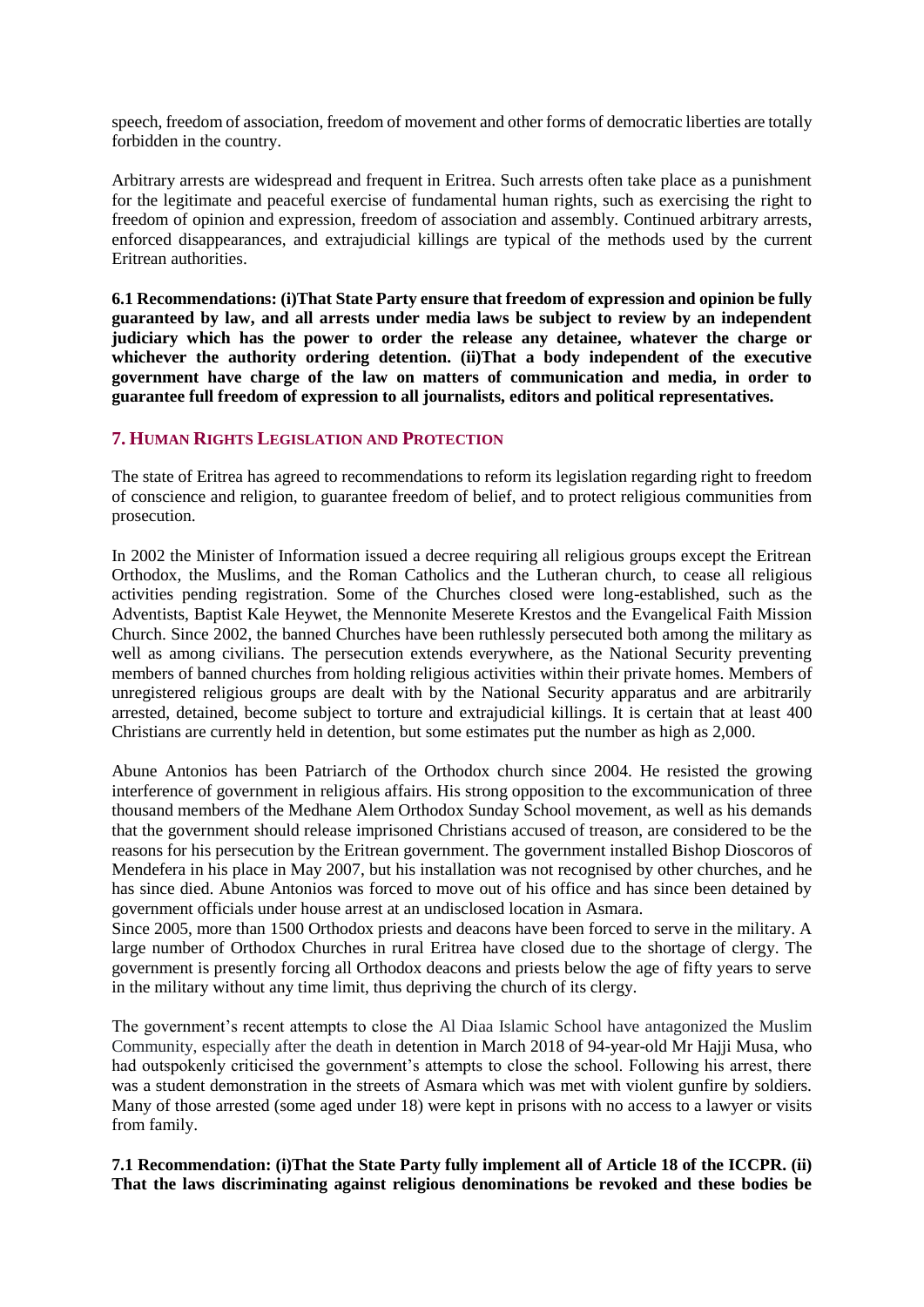**legally allowed to register, and that the state cease its efforts to control legitimate religious activities. (iii) That the state take immediate action to release all detainees held on religious grounds. (iv) That Patriarch Abune Antonios be released from detention and recognised as the rightful leader of the Eritrean Orthodox Church.**

# **8. ABUSE OF DETAINEES: TORTURE**

A recommendation to ratify and fully implement the Convention Against Torture and to prosecute and punish offenders was accepted by Eritrea.

The Civil Judicial System in Eritrea is severely hampered by the interference of the executive arm of the government. Judges and prosecutors are prevented from seeing certain prisoners. Many prisoners have no right to representation, any legal hearing, or appeal. Frequently judges and prosecutors are prevented from inspecting detention areas holding prisoners that have been designated "Nay Hadri" – that is National Security prisoners. Detainees in these cells are under the mercy of their arresting officer and his orders and very vulnerable to torture. In the majority of detention facilities, the rule of law does not appear to apply.

Despite legislation prohibiting torture, nobody is held accountable for committing torture. In the 2015 Report on the State of Human Rights in Eritrea, the UN Commission found that: ".... the recurrence and prevalence of certain torture methods constitute strong indications that torture is systemic and inflicted in a routine manner". The Commission concluded that: "Torture is widespread throughout Eritrea. It is inflicted on detainees – in police stations, civil and military prisons, and in secret and unofficial detention facilities – but also on National Service conscripts during their military training and throughout their life in the army".

**8.1 Recommendations: (i)That the State Party ensure that the full requirements of the international Convention Against Torture be integrated into Eritrean law. (ii)That any report of torture be immediately and fully investigated by a Commission independent of the government, under the control of an independent judiciary. (iii)That everyone accused of ordering or participating in torture, cruel, inhuman or degrading treatment be charged, be brought to trial and punished, whatever their rank or status.**

## **9. PROTECTION OF CHILDREN**

The need to develop the care and protection of children, according to Convention on the Rights of the Child, and to implement the recommendations of Committee on Rights of Child were both agreed by the state of Eritrea.

Although the 1995 National Service legislation sets the lower age limit for National Service conscription at 18 years of age, many children well below the age of 18 are in fact recruited. The recruitment of these children is in contravention of the Convention of the Right of the Child and the Optional Protocol on the involvement of Children in Armed Conflict. Testimony collected by HRCE confirms that children have been and are recruited into National Service, clearly infringing the rights of the children concerned. The requirement that Grade 12 be completed at the Sawa Military Training Camp is directly responsible for a number of children between the ages of 15 and 18 who are effectively conscripted into the military. The UN Human Rights Commission reports refer to testimonies about minors who had finished Grade 11 early and were conscripted before their 18th birthday.

**9.1 Recommendation: That the State Party end the requirement for Grade 12 schooling to be served at Sawa military camp, and that all schooling be completed outside the military; that no one under the age of 18 be admitted to National Service.**

# **10. GENDER EQUALITY**